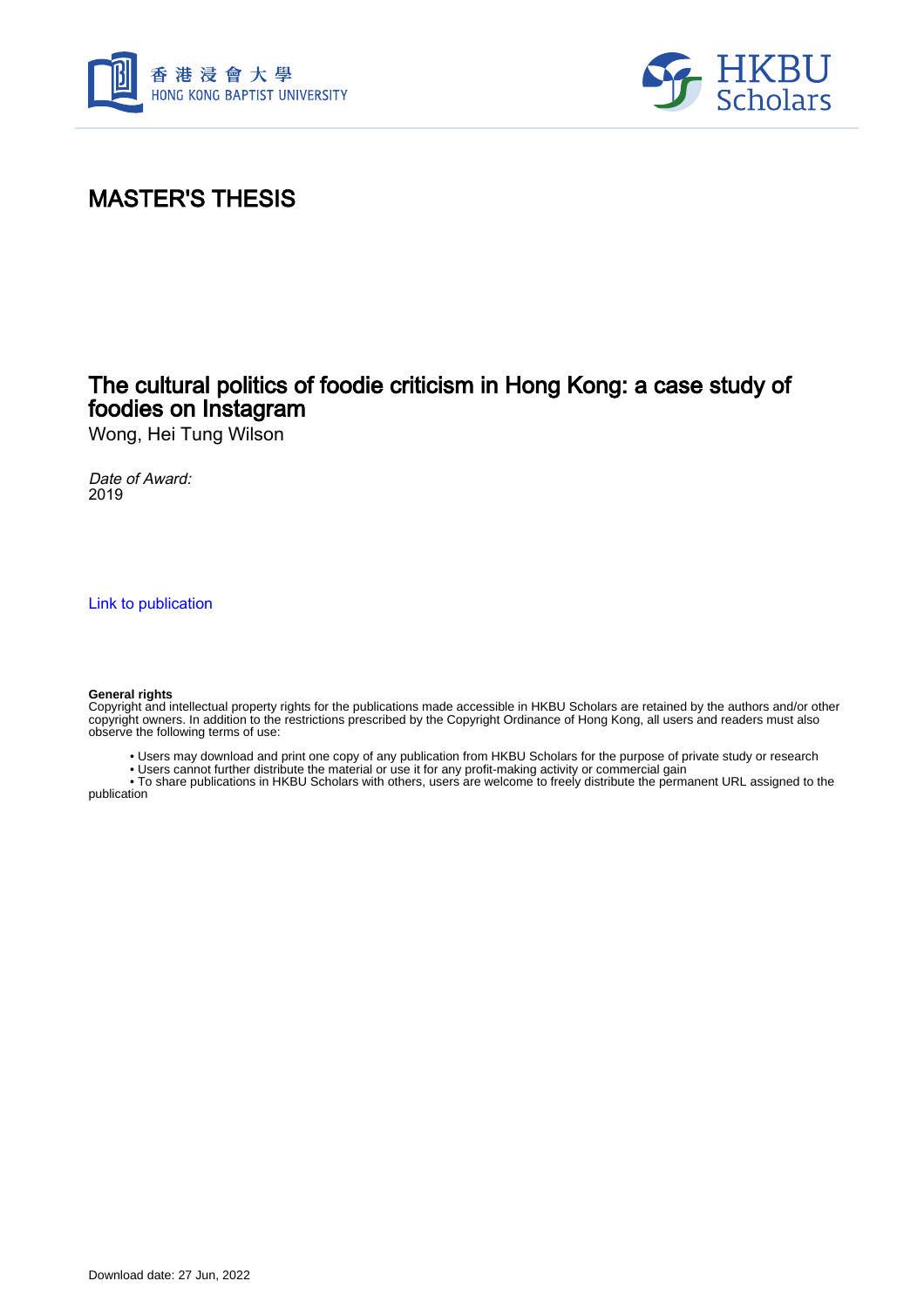### **Abstract**

This thesis investigates the cultural politics of taste in contemporary food media of Hong Kong through the lens of foodie *stylistics* on *Instagram*. By bearing on the semiotic theory and analysis by Roland Barthes, this research seeks to closely examine the mythmaking of taste in foodie criticism—the food and restaurant review written by foodies on social media platform. The theory will be used to spell out the layered meaning of foodie criticism: a linguistic depiction of food, visual stylistic of writing about taste, tactics of gaining voice of authority by foodie critics and their intention of writing. Considering taste as a cultural and social construct, the present research examines the pivotal role of foodie critics as mythmakers that render and stylize taste on *Instagram*, which mythologizes the intention of writing and complicates how voice of authority can be accumulated and how monopolized power of food media corporate can be further expanded invisibly. Through semiotic analysis, how taste is represented and informed by the mythmaker linguistically, how food trends are set stylistically to attract and affect the audience, as well as how attraction accumulates the voice of authority and engenders problems of self-branding, commercialization and collusion will become apparent. Finally, the findings of this pilot research of Hong Kong foodies will contribute to the understanding of cultural politics of contemporary food criticism media in the social media era.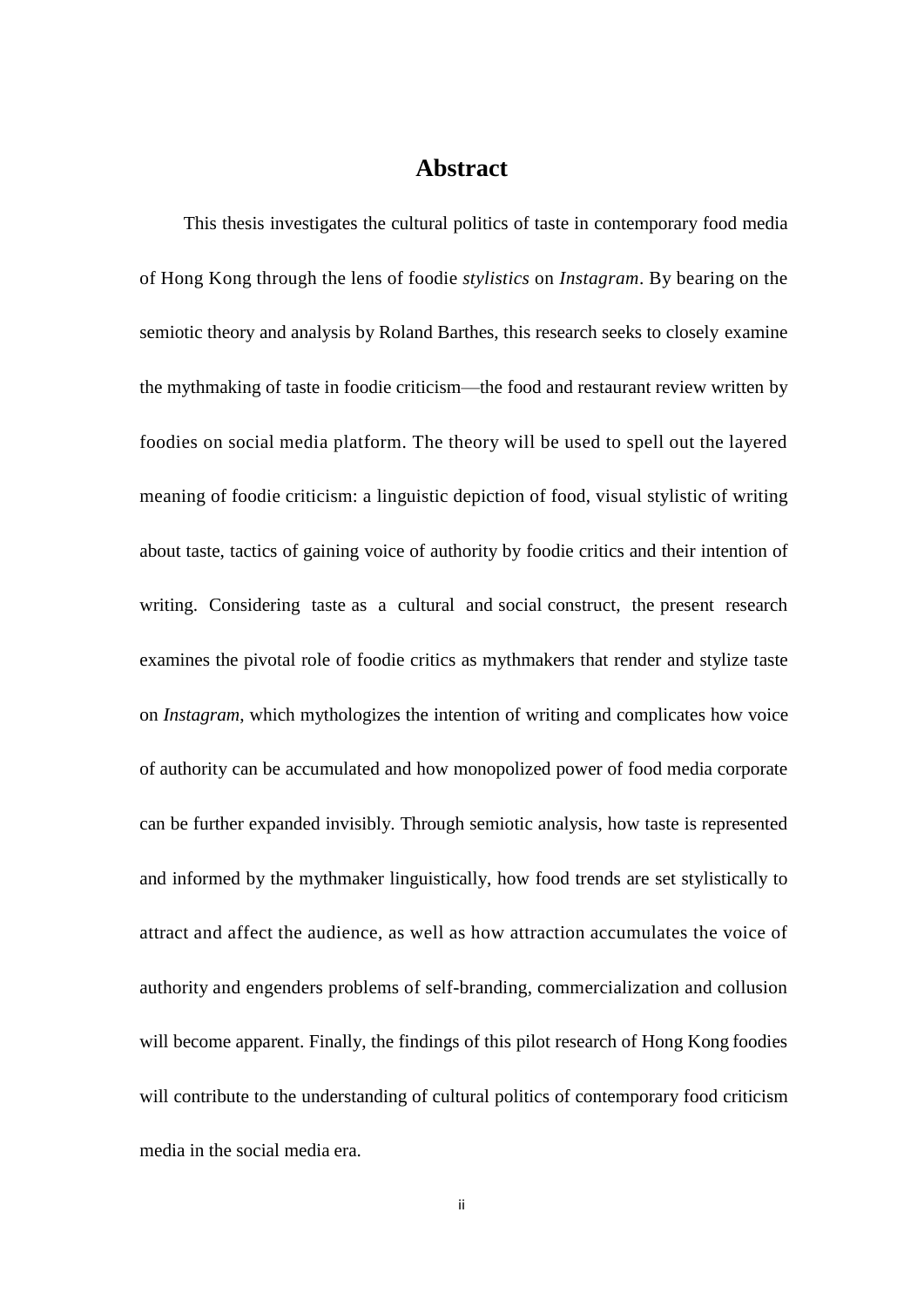# **Table of Contents**

| 1.1 |       | Research Background: Writing About Taste in Food Criticism    |  |
|-----|-------|---------------------------------------------------------------|--|
|     |       |                                                               |  |
|     |       |                                                               |  |
|     | 1.1.2 |                                                               |  |
| 1.2 |       |                                                               |  |
|     | 1.2.1 |                                                               |  |
|     | 1.2.2 |                                                               |  |
| 1.3 |       |                                                               |  |
|     | 1.3.1 |                                                               |  |
|     | 1.3.2 |                                                               |  |
|     |       | 1.3.3 Monopolization ofFoodCriticism on Social Media  19      |  |
|     |       |                                                               |  |
| 1.4 |       |                                                               |  |
|     | 1.4.1 | Chapters Two, Three and Four: Food and Foodie Stylistics  20  |  |
|     | 1.4.2 | Chapter Five: Politics of the Authority of Foodie Critics  22 |  |
|     | 1.4.3 | Chapter Six: Re- Monopolization of Food Criticism Media 23    |  |
| 1.5 |       |                                                               |  |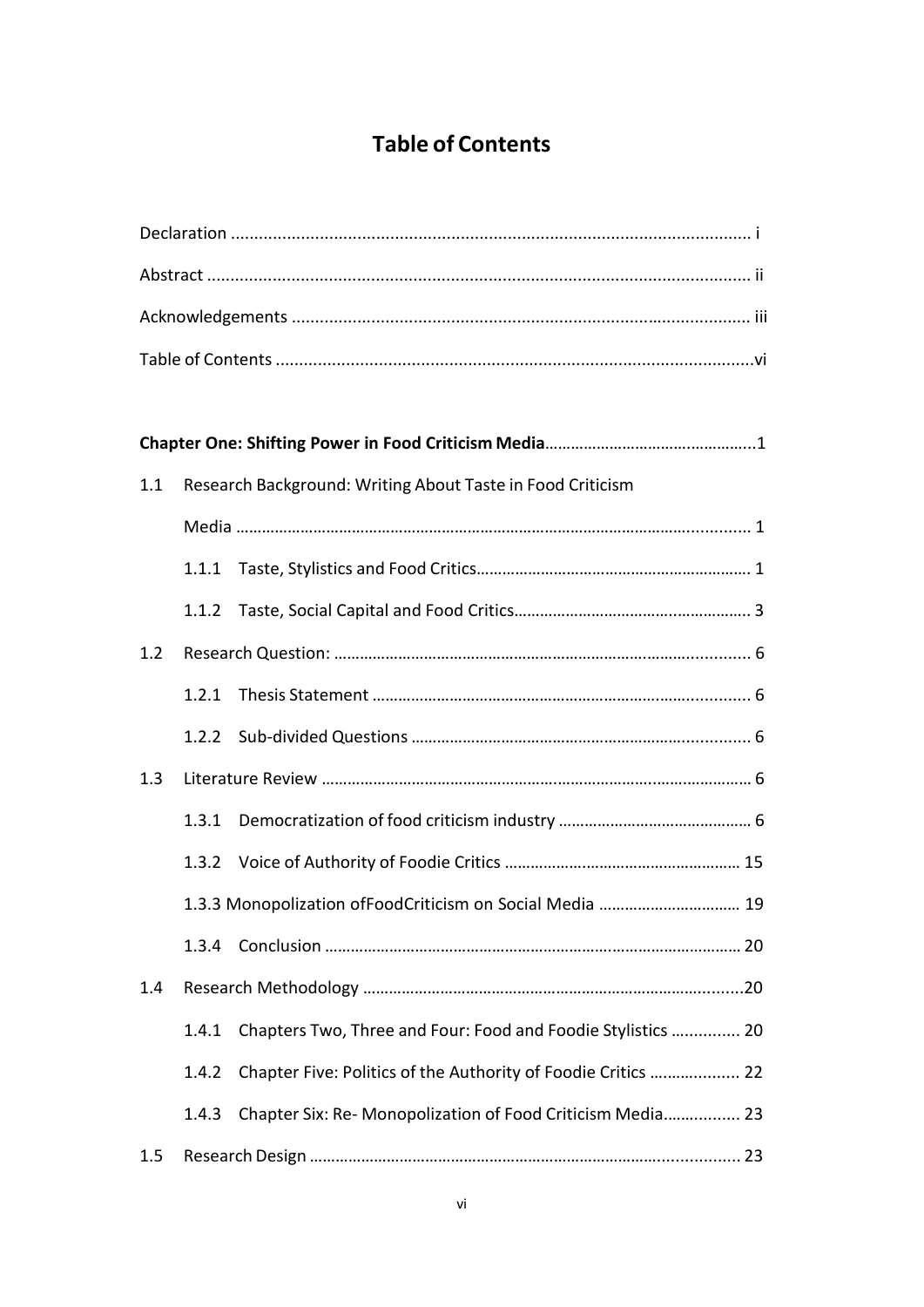|     | 1.5.1                                                                   |                                                                 |  |  |  |  |
|-----|-------------------------------------------------------------------------|-----------------------------------------------------------------|--|--|--|--|
|     | 1.5.2                                                                   |                                                                 |  |  |  |  |
|     | 1.5.3                                                                   |                                                                 |  |  |  |  |
| 1.6 |                                                                         |                                                                 |  |  |  |  |
|     | 1.6.1                                                                   |                                                                 |  |  |  |  |
|     | 1.6.2                                                                   |                                                                 |  |  |  |  |
|     | 1.6.3                                                                   |                                                                 |  |  |  |  |
|     | 1.6.4                                                                   | Problem of the Voice of Authority on Social Media: Branding     |  |  |  |  |
|     |                                                                         |                                                                 |  |  |  |  |
|     | 1.6.5                                                                   | Foodie as Another Site of Media Monopolization  31              |  |  |  |  |
|     |                                                                         |                                                                 |  |  |  |  |
| 2.1 | Defining Professional Stylistics of Food Critics with Semiotic Theory33 |                                                                 |  |  |  |  |
| 2.2 | Four kinds of Food Stylistics Identified in the Food Criticism of       |                                                                 |  |  |  |  |
|     |                                                                         |                                                                 |  |  |  |  |
|     | 2.2.1                                                                   | An Overview of Relationship between Food Criticism and          |  |  |  |  |
|     |                                                                         |                                                                 |  |  |  |  |
|     | 2.2.2                                                                   | Authentic Stylistics in Early Stage of Food Criticism           |  |  |  |  |
|     |                                                                         |                                                                 |  |  |  |  |
|     | 2.2.3                                                                   | Personal Stylistics in Early Stage of Food Criticism            |  |  |  |  |
|     |                                                                         |                                                                 |  |  |  |  |
|     | 2.2.4                                                                   | Fantasy Stylistics in Contemporary Food Criticism Industry 55   |  |  |  |  |
|     | 2.2.5                                                                   | Hip Stylistics in Contemporary Food Criticism Industry 59       |  |  |  |  |
|     | 2.2.6                                                                   | The System of Professional Stylistics Before the Rise of Foodie |  |  |  |  |
|     |                                                                         |                                                                 |  |  |  |  |
|     |                                                                         |                                                                 |  |  |  |  |
| 3.1 | Introduction: Changing Landscape in Food Criticism Media 67             |                                                                 |  |  |  |  |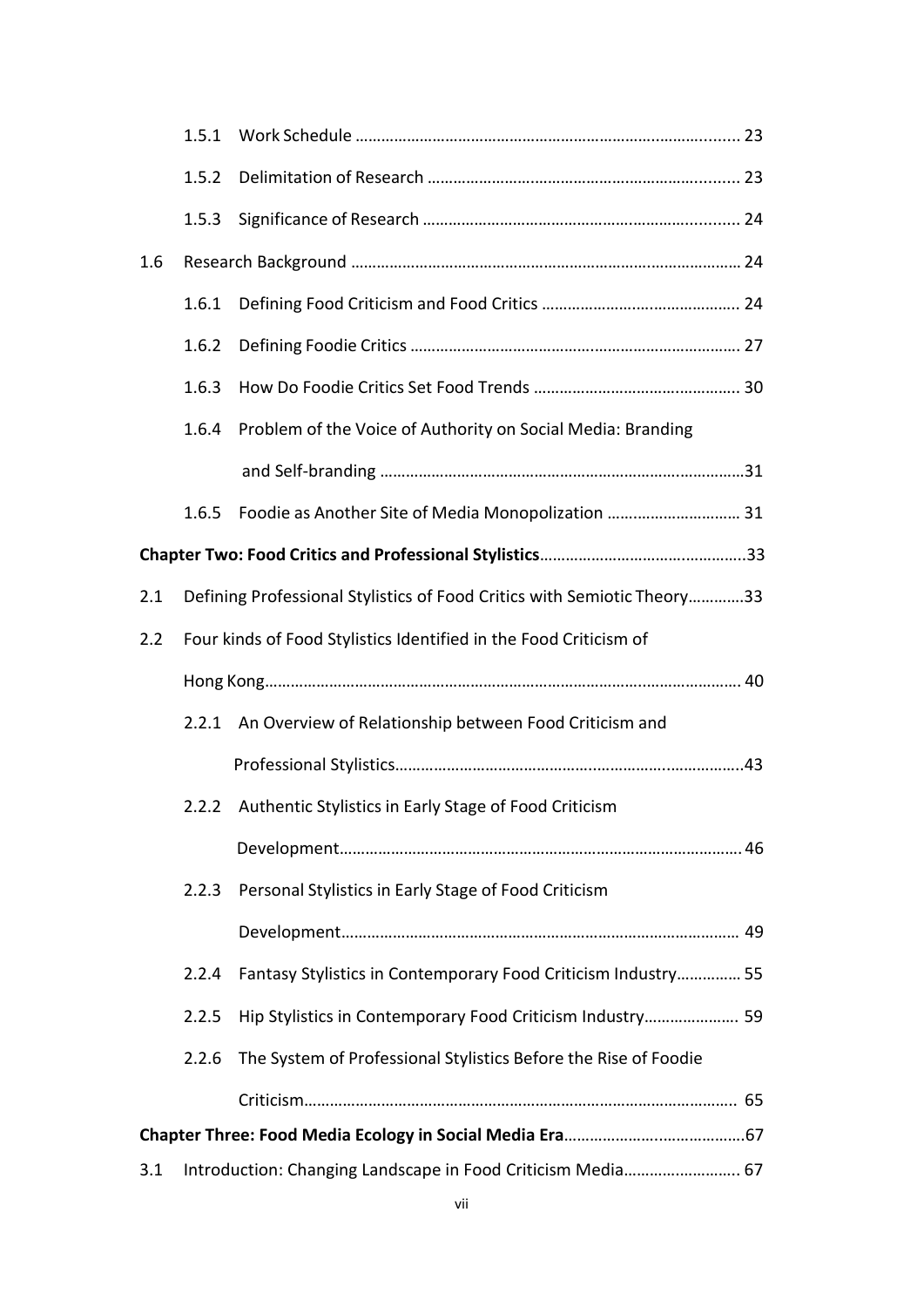| 3.2 |                                                                         |                                                                         |  |  |  |
|-----|-------------------------------------------------------------------------|-------------------------------------------------------------------------|--|--|--|
| 3.3 |                                                                         |                                                                         |  |  |  |
| 3.4 |                                                                         |                                                                         |  |  |  |
|     | 3.4.1                                                                   | Habitualization of Mobile Reception of images with Affective            |  |  |  |
|     |                                                                         |                                                                         |  |  |  |
|     |                                                                         |                                                                         |  |  |  |
|     |                                                                         |                                                                         |  |  |  |
|     | 3.4.2                                                                   |                                                                         |  |  |  |
|     | 3.4.3                                                                   |                                                                         |  |  |  |
|     |                                                                         |                                                                         |  |  |  |
|     |                                                                         | 3.6 Short Conclusion on the Visual Trend in Contemporary Food Media 104 |  |  |  |
|     |                                                                         |                                                                         |  |  |  |
| 4.1 |                                                                         |                                                                         |  |  |  |
| 4.2 |                                                                         |                                                                         |  |  |  |
| 4.3 |                                                                         |                                                                         |  |  |  |
| 4.4 |                                                                         |                                                                         |  |  |  |
| 4.5 |                                                                         |                                                                         |  |  |  |
| 4.6 |                                                                         | Conclusion: The System of Foodie Stylistics on Instagram  137           |  |  |  |
|     |                                                                         |                                                                         |  |  |  |
| 5.1 |                                                                         |                                                                         |  |  |  |
| 5.2 |                                                                         | Voice of Authority and Power of Trend Setting: Professional and         |  |  |  |
|     |                                                                         |                                                                         |  |  |  |
| 5.3 |                                                                         |                                                                         |  |  |  |
| 5.4 | Foodie Critic as Citizen Journalist: Establishment of New Authority 146 |                                                                         |  |  |  |
| 5.5 |                                                                         |                                                                         |  |  |  |
|     | 5.5.1                                                                   | Voice of Authority from the Public: Peer Support and Seemingly          |  |  |  |